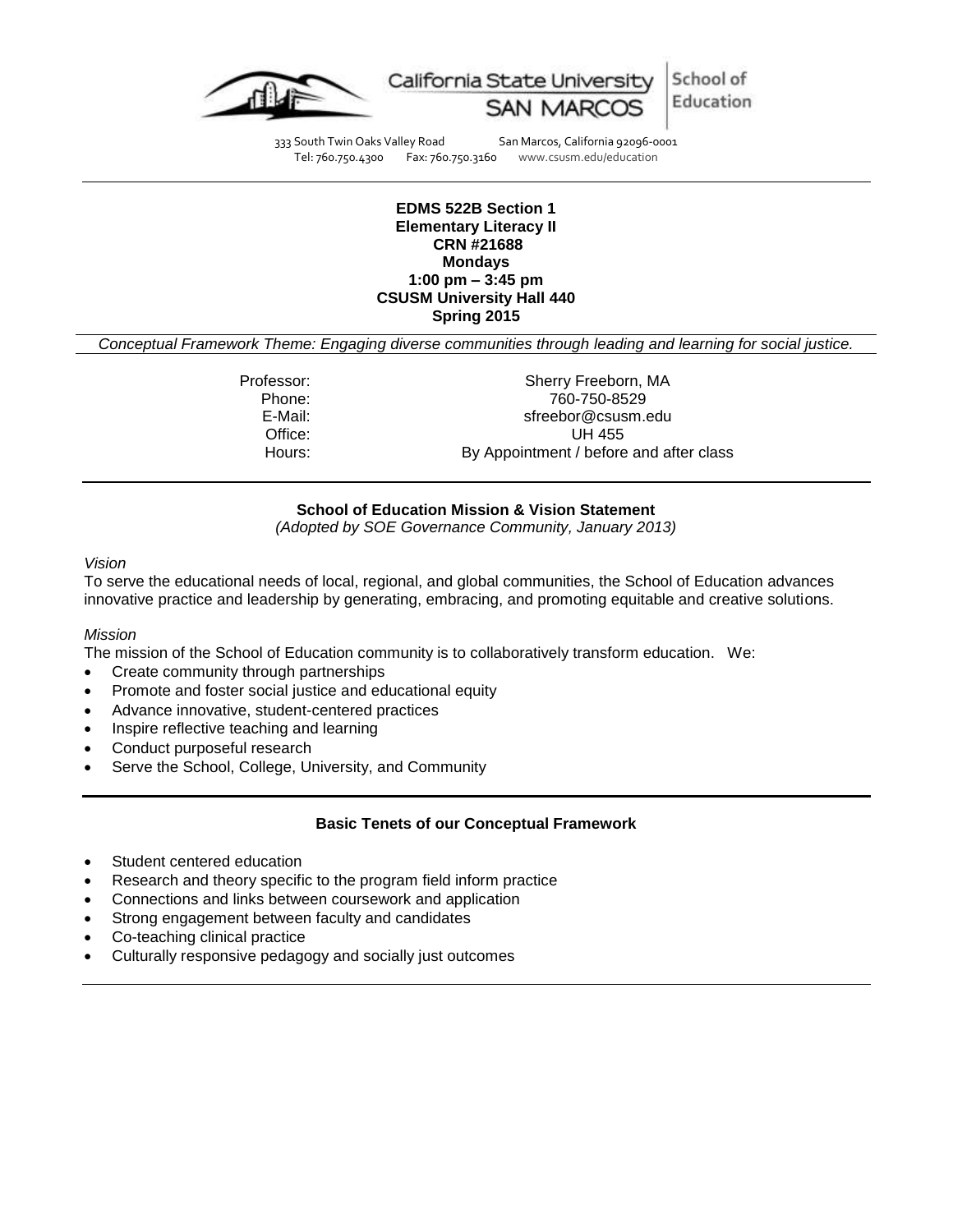## **COURSE DESCRIPTION**

Focuses on developing an advanced understanding of theory, methodology, and assessment of English language Arts and second language learning in integrated and inclusive elementary classrooms.

FREEBORN: The primary aim of this course is for students to develop an understanding of the theory, methodology and assessment of English language arts and second language learning in integrated and inclusive elementary and middle school classrooms.

## **Course Prerequisites**

Admission to the Integrated Credential Program and successful completion of EDMS 521B

### **California Teaching Commission Standards Alignment**

The course objectives, assignments, and assessments have been aligned with the CTC standards for Multiple Subjects Credential. The following standards are a primary emphasis for this course:

3-Relationship between theory and practice

4-Pedagogical thought and reflective practice

5-Equity, Diversity & Access

7-Preparation to Teach Reading Language Arts

7-A:Multiple Subject Reading, Writing, and Related Language Instruction in English

### **Special Education**

Consistent with the intent to offer a seamless teaching credential in the College of Education, this course demonstrates the collaborative infusion of special education competencies reflecting inclusive educational practices.

### **Technology**

This course infuses technology competencies to prepare candidates to use technology, emphasizing use in both teaching practice and student learning.

### **Course Objectives**

### *KNOWLEDGE - Teacher candidates will:*

- *Gain an understanding of how first and second languages are acquired.*
- *Gain an understanding of the reading process and its relationship to thought, language and learning and the knowledge of reading content, including: word analysis, fluency, vocabulary- academic language- and background knowledge, reading comprehension, literary response and analysis.*
- *Gain understanding of how to learn to read and write in first and second languages.*
- *Become familiar with how to "deliver a comprehensive program of systematic, explicit instruction in reading, writing, listening, and speaking aligned to the state adopted English Language Arts Content Standards and the Reading/Language Arts Framework (2007)."*
- *Become familiar with "multiple monitoring measures within the three basic types of assessments to determine students' progress towards state adopted content standards."*
- *Become familiar with "differentiated reading instruction and interventions to meet the needs of the full*  range of learners (including struggling readers, students with special needs, English learners, speakers of *non-standard English, and advanced learners) who have varied reading levels and language backgrounds."*

### *SKILLS - Teacher candidates will:*

- *Become sensitive observers of children's language using behaviors.*
- *"Demonstrate knowledge and ability to utilize multiple monitoring measures within the three basic types of assessments to determine students' progress towards state adopted content standards: entry level assessment for instructional planning, monitoring student progress, post test or summative assessment."*
- *"Be able to analyze and interpret results [of children's reading and writing behaviors] to plan effective and differentiated instruction and interventions."*
- *"Demonstrate knowledge of components of effective instructional delivery in reading, writing and listening and speaking."*
- *Develop the ability to select appropriate materials and instructional strategies to meet the individual needs of students and use "State Board of Education (SBE)-adopted core instructional materials for both instruction and intervention."*
- *Develop the ability to differentiate literacy instruction in order to provide Universal Access.*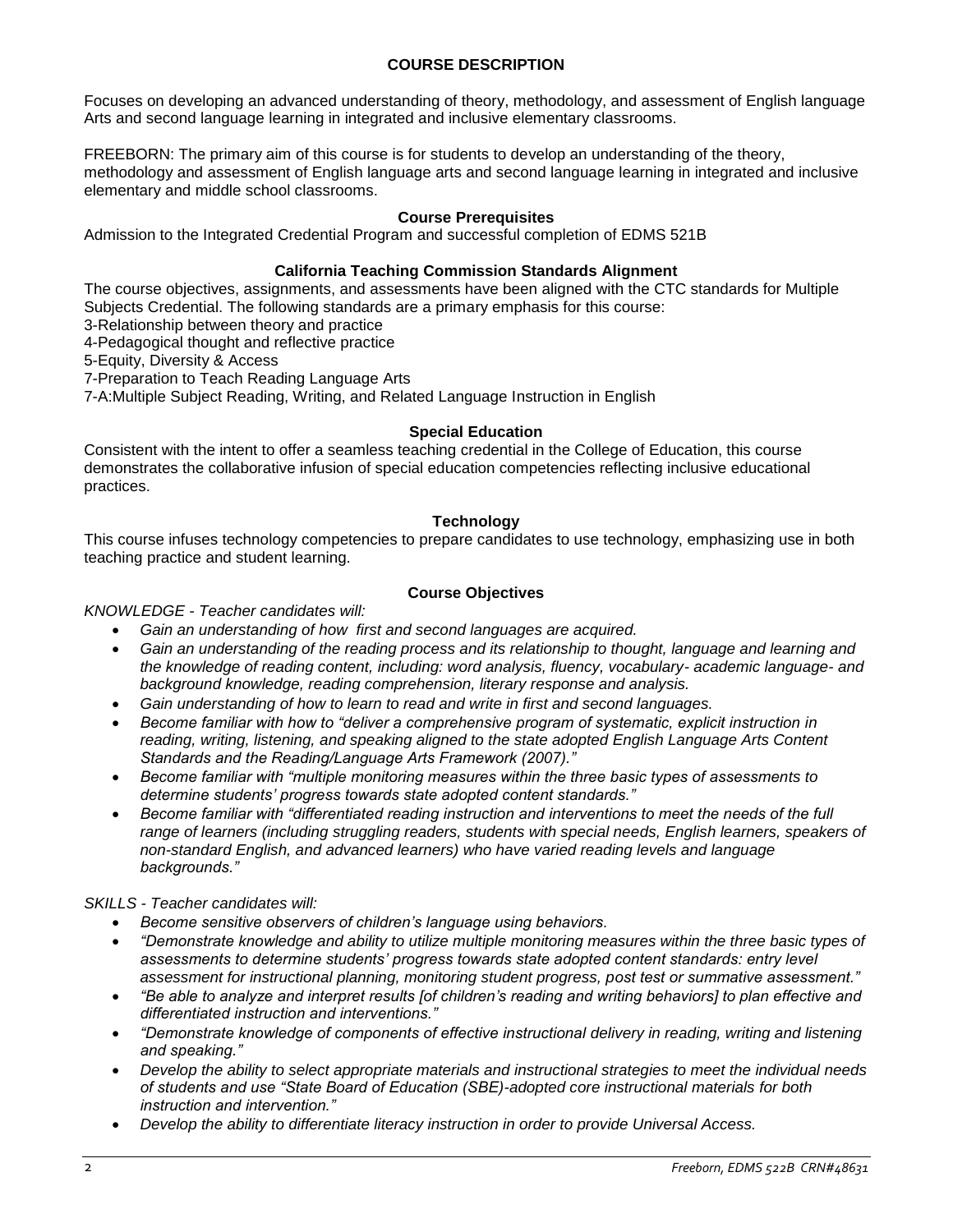*Learn how to organize the classroom for teaching reading and writing to the full range of learners (including struggling readers, students with special needs, English learners, speakers of non-standard English, and advanced learners) who have varied reading levels and language backgrounds*

# *ATTITUDES AND VALUES – Teacher candidates will:*

- *Develop an appreciation for the natural language abilities children possess for processing and producing print.*
- *Appreciate the need and value of integrating reading and writing into all curricular areas*
- *Affirm the importance of a rich environment for an effective language arts program.*
- *Develop a sensitivity to and appreciation for culturally and linguistically diverse learners.*
- *Develop a sensitivity to and appreciation for the importance of reading and writing for students' own personal and professional growth.*
- *Develop a respect for each student, his/her abilities and background, and the student's right to instruction that meets his/her individual needs.*

# **Required Texts**

- Johns, Jerry. (2008). Basic Reading Inventory (any edition).
- Tompkins, Gail. (2012). Teaching Writing: Balancing Process and Product, Sixth Edition
- Cooper, J. David (2012) Literacy, Helping Students Construct Meaning, Eighth Edition
- Choose one (sign up in class before you obtain it):
	- o de la Pena, Matt (2005). Ball Don't Lie
	- o Munoz Ryan, Pam (2000). Esperanza Rising
	- o Alexi, Sherman (2007). The Absolutely True Diary of a Part-Time Indian

# **Recommended Texts**

- Alice Quiocho & Sharon Ulanoff (2009) Differentiated Literacy Instruction for English Language Learners
- **EXECUTE:** Zarrillo, James. Ready for RICA: A Test Prep Guide

# **Authorization to Teach English Learners**

This credential program has been specifically designed to prepare teachers for the diversity of languages often encountered in California public school classrooms. The authorization to teach English learners is met through the infusion of content and experiences within the credential program, as well as additional coursework. Students successfully completing this program receive a credential with authorization to teach English learners. *(Approved by CCTC in SB 2042 Program Standards, August 02)*

# **STUDENT LEARNING OUTCOMES**

# **Teacher Performance Expectation (TPE) Competencies**

Teacher Performance Expectations are standards for student teachers. This course is designed to help teachers seeking the Multiple Subjects Credential to develop the skills, knowledge, and attitudes necessary to assist schools and districts implement effective programs for all students. The successful candidate will be able to merge theory and practice in order to realize a comprehensive and extensive educational program for all students. The following TPE Competencies are addressed in this course: 1A Reading-ELA, 3 Interpretation and Use of Assessments, 4 Making Content Accessible, 5 Student Engagement, 6 Developmentally Appropriate Practices, 7 Teaching English Learners, 8 Learning About Students, 9 Instructional Planning, 10 Instructional Time, 14 Educational Technology, 15 Social Justice.

# **California Teacher Performance Assessment (CalTPA)**

Beginning July 1, 2008 all California credential candidates must successfully complete a state-approved system of teacher performance assessment (TPA), to be embedded in the credential program of preparation. At CSUSM this assessment system is called the CalTPA or the TPA for short.

To assist your successful completion of the TPA, a series of informational seminars are offered over the course of the program. TPA related questions and logistical concerns are to be addressed during the seminars. Your attendance to TPA seminars will greatly contribute to your success on the assessment.

Additionally, SoE classes use common pedagogical language, lesson plans (lesson designs), and unit plans (unit designs) in order to support and ensure your success on the TPA and more importantly in your credential program.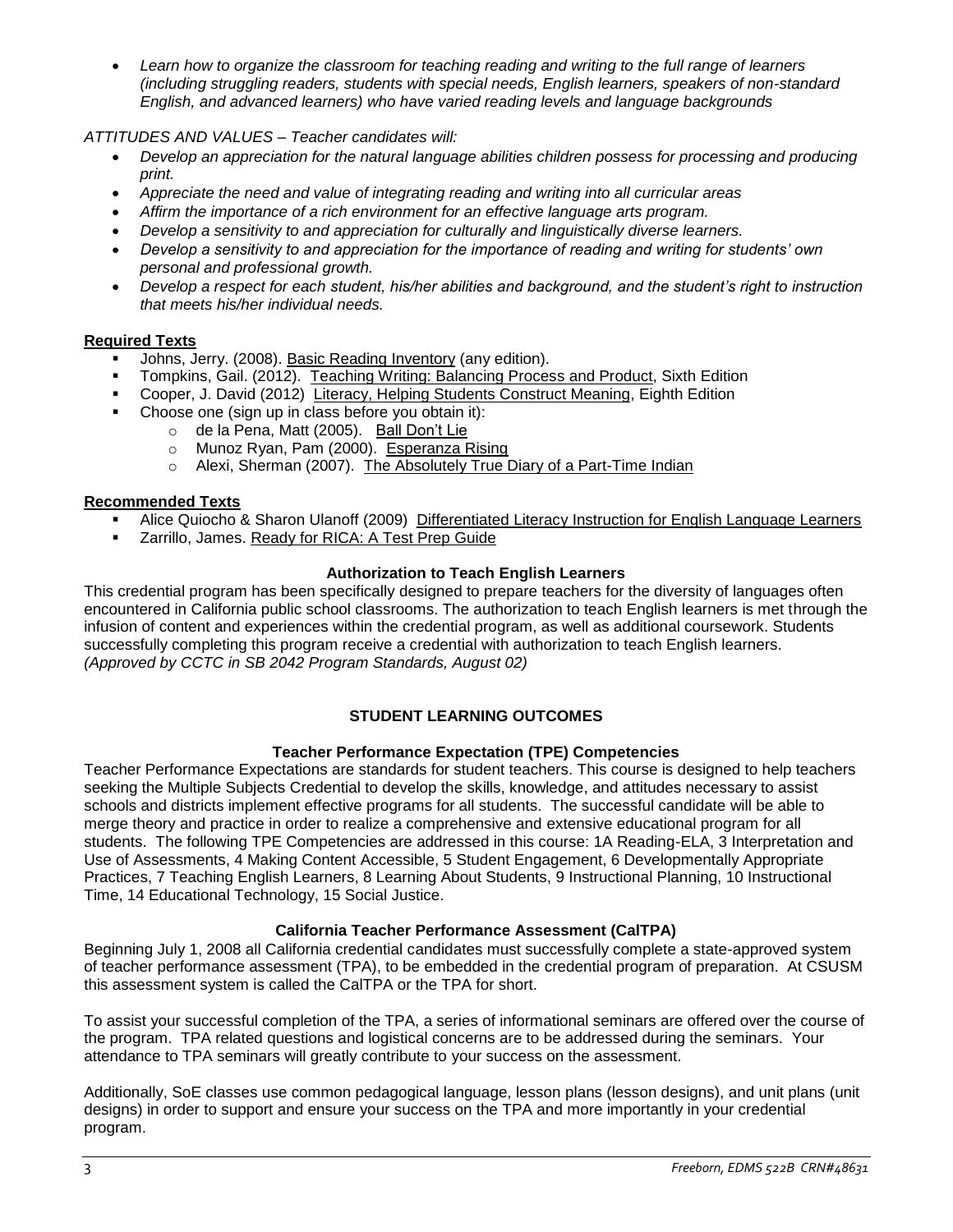The CalTPA Candidate Handbook, TPA seminar schedule, and other TPA support materials can be found on the SOE website:<http://www.csusm.edu/education/CalTPA/ProgramMaterialsTPA.html>

### **Assessment of Professional Dispositions**

Assessing a candidate's dispositions within a professional preparation program is recognition that teaching and working with learners of all ages require not only specific content knowledge and pedagogical skills, but positive attitudes about multiple dimensions of the profession. The School of Education has identified six dispositions – social justice and equity, collaboration, critical thinking, professional ethics, reflective teaching and learning, and life-long learning—and developed an assessment rubric. For each dispositional element, there are three levels of performance - *unacceptable*, *initial target*, and *advanced target*. The description and rubric for the three levels of performance offer measurable behaviors and examples.

The assessment is designed to provide candidates with ongoing feedback for their growth in professional dispositions and includes a self-assessment by the candidate. The dispositions and rubric are presented, explained and assessed in one or more designated courses in each program as well as in clinical practice. Based upon assessment feedback candidates will compose a reflection that becomes part of the candidate's Teaching Performance Expectation portfolio. Candidates are expected to meet the level of *initial target* during the program.

### **School of Education Attendance Policy**

Due to the dynamic and interactive nature of courses in the School of Education, all students are expected to attend all classes and participate actively. At a minimum, students must attend more than 80% of class time, or s/he may not receive a passing grade for the course at the discretion of the instructor. Individual instructors may adopt more stringent attendance requirements. Should the student have extenuating circumstances, s/he should contact the instructor as soon as possible. *(Adopted by the COE Governance Community, December, 1997).*

**This course:** Students missing more than one class session cannot earn an A or A-. Students missing more than two class sessions cannot earn a B or B+. Students missing more than three classes cannot earn a C+. Arriving late or leaving early by more than 20 minutes counts as an absence. Notifying the instructor does not constitute an excuse. All assignments must be turned in on due date even in case of an absence.

# **Students with Disabilities Requiring Reasonable Accommodations**

Students with disabilities who require reasonable accommodations must be approved for services by providing appropriate and recent documentation to the Office of Disable Student Services (DSS). This office is located in Craven Hall 4300, and can be contacted by phone at (760) 750-4905, or TTY (760) 750-4909. Students authorized by DSS to receive reasonable accommodations should meet with their instructor during office hours or, in order to ensure confidentiality, in a more private setting.

# **All University Writing Requirement**

Writing requirements for this class will be met as described in the assignments. Every course at the university, including this one, must have a writing requirement of at least 2500 words.

### **CSUSM Academic Honesty Policy**

"Students will be expected to adhere to standards of academic honesty and integrity, as outlined in the Student Academic Honesty Policy. All written work and oral presentation assignments must be original work. All ideas/materials that are borrowed from other sources must have appropriate references to the original sources. Any quoted material should give credit to the source and be punctuated with quotation marks.

Students are responsible for honest completion of their work including examinations. There will be no tolerance for infractions. If you believe there has been an infraction by someone in the class, please bring it to the instructor's attention. The instructor reserves the right to discipline any student for academic dishonesty in accordance with the general rules and regulations of the university. Disciplinary action may include the lowering of grades and/or the assignment of a failing grade for an exam, assignment, or the class as a whole."

Incidents of Academic Dishonesty will be reported to the Dean of Students. Sanctions at the University level may include suspension or expulsion from the University.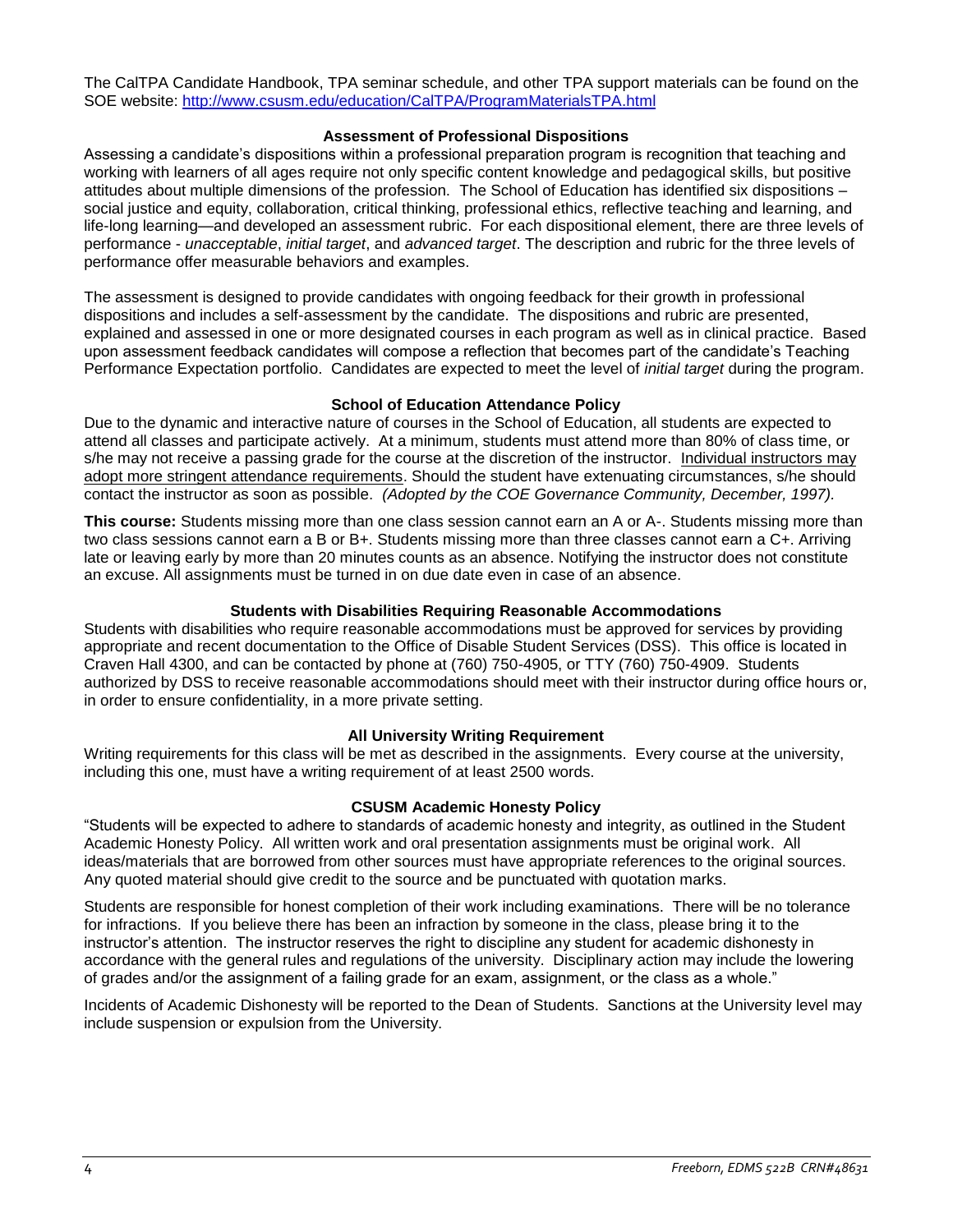# **Plagiarism:**

As an educator, it is expected that each student will do his/her own work, and contribute equally to group projects and processes. Plagiarism or cheating is unacceptable under any circumstances. If you are in doubt about whether your work is paraphrased or plagiarized see the Plagiarism Prevention for Students website http://library.csusm.edu/plagiarism/index.html. If there are questions about academic honesty, please consult the University catalog.

### **Use of Technology**

Students are expected to demonstrate competency in the use of various forms of technology (i.e. word processing, electronic mail, Moodle, use of the Internet, and/or multimedia presentations). Specific requirements for course assignments with regard to technology are at the discretion of the instructor. Keep a digital copy of all assignments for use in your teaching portfolio. All assignments will be submitted online, and some will be submitted in hard copy as well. Details will be given in class.

### **Electronic Communication Protocol**

Electronic correspondence is a part of your professional interactions. If you need to contact the instructor, e-mail is often the easiest way to do so. It is my intention to respond to all received e- mails in a timely manner. Please be reminded that e-mail and on-line discussions are a very specific form of communication, with their own nuances and etiquette. For instance, electronic messages sent in all upper case (or lower case) letters, major typos, or slang, often communicate more than the sender originally intended. With that said, please be mindful of all e-mail and on- line discussion messages you send to your colleagues, to faculty members in the School of Education, or to persons within the greater educational community. All electronic messages should be crafted with professionalism and care.

Things to consider:

- Would I say in person what this electronic message specifically says?
- How could this message be misconstrued?
- Does this message represent my highest self?
- Am I sending this electronic message to avoid a face-to-face conversation?

In addition, if there is ever a concern with an electronic message sent to you, please talk with the author in person in order to correct any confusion.

# **COURSE REQUIREMENTS**

### **Assignments**

Students are expected to demonstrate competency in the use of various forms of technology (i.e. word processing, electronic mail, Moodle, use of the Internet, and/or multimedia presentations). Specific requirements for course assignments with regard to technology are at the discretion of the instructor. Keep a digital copy of all assignments for use in your teaching portfolio**. Assignments are to be turned in on the due date, no exceptions.** (Contact instructor if an emergency situation exits)

Proofread and edit word-processed assignments prior to submission. Hand-written work is not accepted. Assignments are written in Times, size12 font, and are double-spaced. Ensure the text is error-free (grammar, spelling), and ideas are logically and concisely presented. All citations, where appropriate, use American Psychological Association (APA) format.

| <b>Assignment</b>          | <b>Points Possible</b> |
|----------------------------|------------------------|
| Field Observations (3)     | 100                    |
| Literacy Lesson Plan       | 200                    |
| <b>Literacy Case Study</b> | 250                    |
| Journal                    | 150                    |
| <b>Writing Portfolio</b>   | 100                    |
| Write/Reflect/Connect      | 100                    |
| Participation              | 100                    |
| Total                      | 1000                   |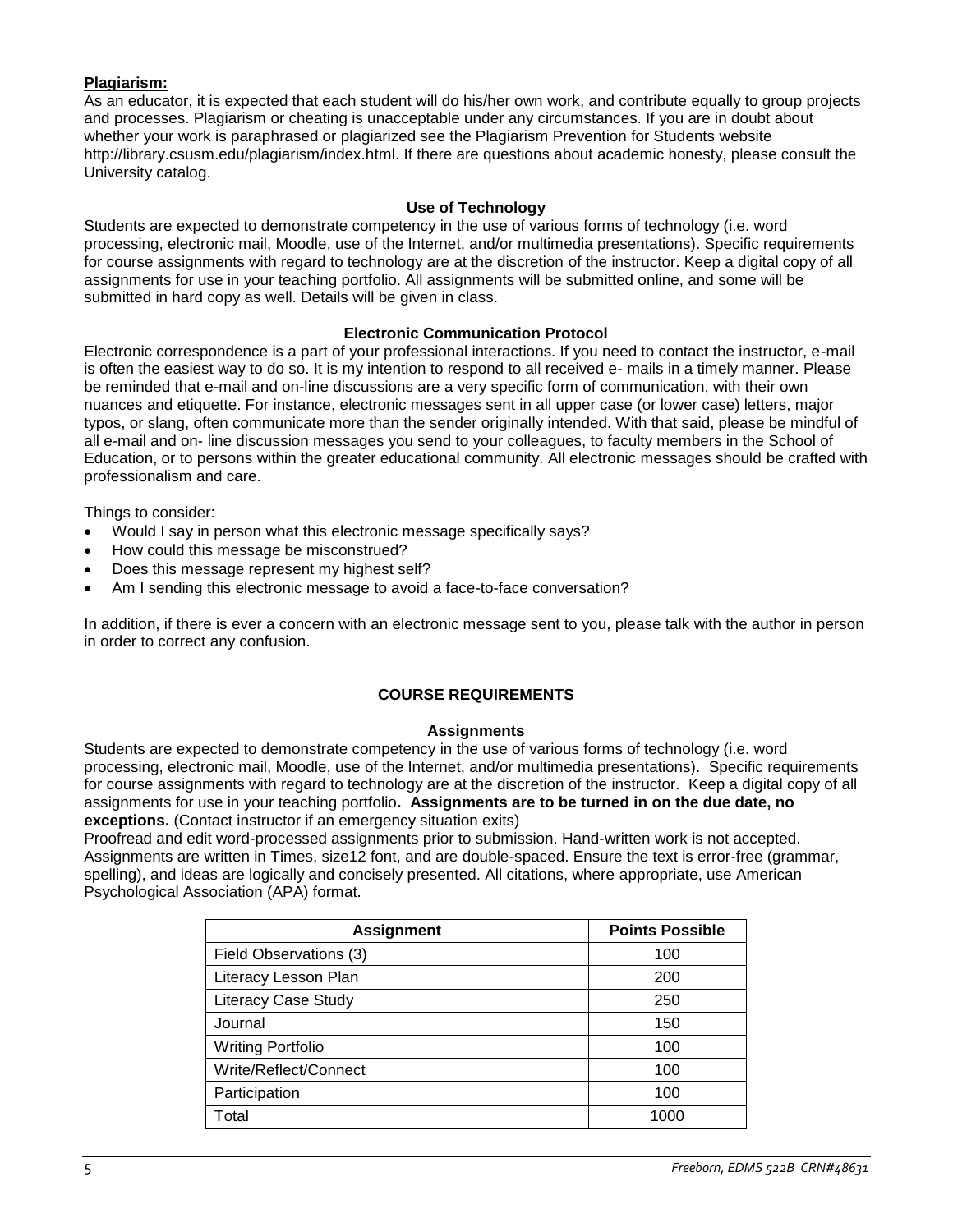### **Field Observations**

In both the Literacy courses (EDMS 521 and EDMS 522), you will study topics in literacy instruction related to RICA domains. You will observe three different literacy lessons in elementary classrooms and document the RICA domains you see, as well as analyze the instruction that addresses them. More information is on Moodle.

### **Literacy Lesson Plan**

You will craft a literacy lesson plan that is appropriate for the students in your practicum class. It is recommended that it be one that you teach as part of your requirements for the practicum. You will select at least one RICA domain to address. Details will be posted on Moodle and discussed in class.

#### **Literacy Case Study**

The Literacy Case Study is described in detail in the Literacy Case Study Handbook provided on the Moodle site. Students conduct literacy assessment with one child who is a reader, analyze and interpret the resulting data, and describe the child's strengths and needs in reading.

Students develop recommendations in the form of specific instructional strategies that support the child's progress in reading.

The case study child **must** already be reading. It is recommended that s/he be in the upper elementary grades and be reading below his/her current grade level. The completed assessment forms are placed in an appendix that is handed in to the instructor in hard copy. A parent permission (consent) form must be included in the appendix.

#### **Journal**

You will engage in an ongoing discussion with your professor and your classmates about the readings and how they connect to our in-class discussions as well as your field experiences. Keep a spiral notebook or composition book dedicated to this journal. You will read each week's readings and respond to them in the journal. Bring your journal to class each week as we will share the journals with each other and respond to each other's writing.

#### **Writing Portfolio**

There will be a number of writing assignments begun in class and completed as assignments. You will keep a portfolio of your writing to be collected throughout the semester and shared at the Literacy Café.

### **Task Requirements:**

### **Write-Connect-Reflect**

You will select a piece of writing from your portfolio that you experienced as a student and consider how you would use this as a teacher. Directions are on Moodle and will be discussed in class.

### **Participation**

Class participation is key to success in a teacher preparation program. There will be many opportunities for you to exhibit leadership and collegiality in this class, including a literature circle, creating a book trailer, and a class quilt.

### **Grading Standards**

In order to earn a teaching credential from the state of California, you must maintain a B average (3.0 GPA) and cannot receive below a C+ in any course in your teacher education program.

|    |       | A | 94-100 | A- | 90-93 |
|----|-------|---|--------|----|-------|
| B+ | 87-89 | в | 84-86  | В- | 80-83 |
| C+ | 77-79 | C | 74-76  | C- | 70-73 |